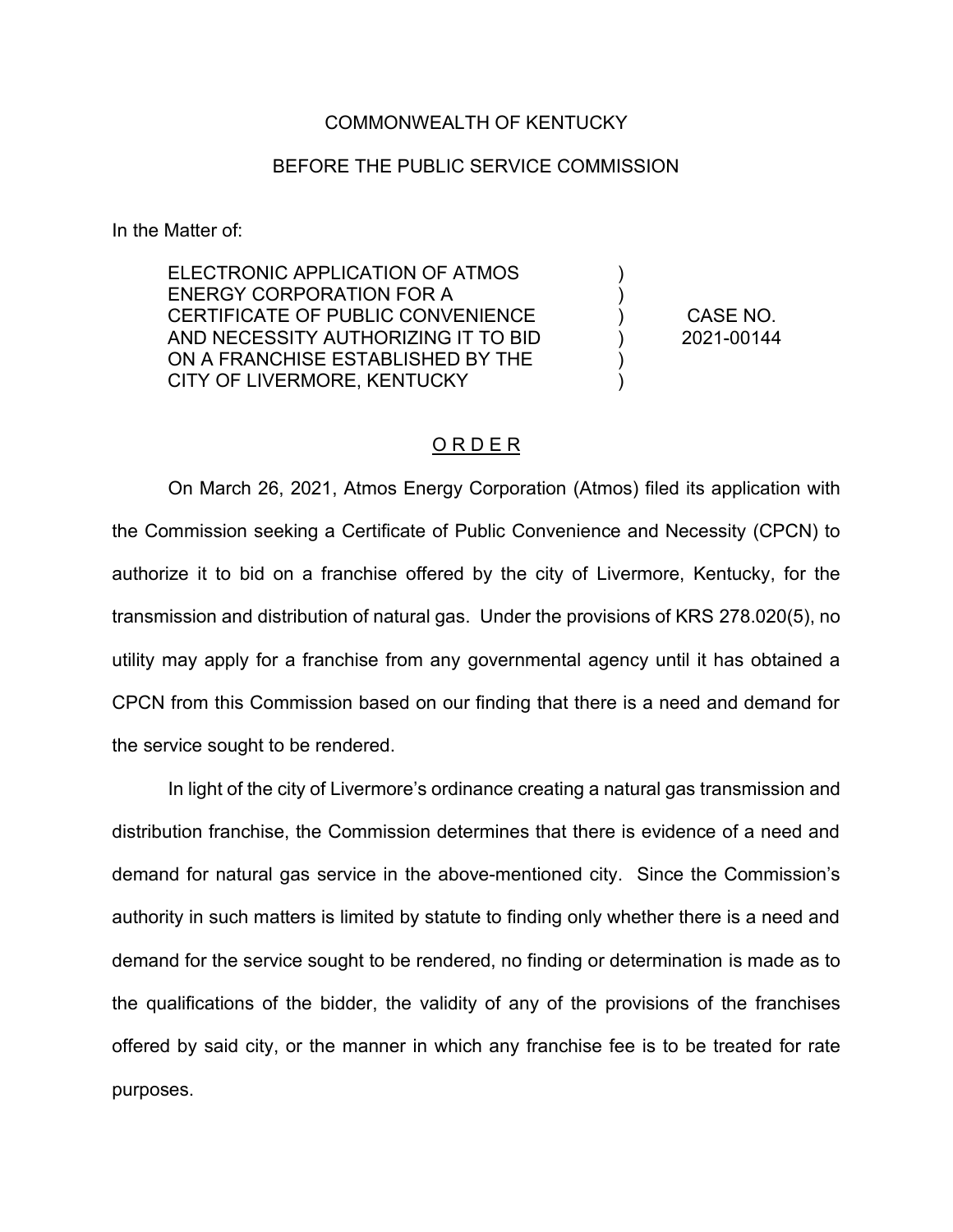The Commission directs Atmos to the Commission's March 16, 2020 and March 24, 2020 Orders in Case No. 2020-00085<sup>1</sup> regarding filings with the Commission. The Commission expects the original documents to be filed with the Commission within 30 days of the lifting of the current state of emergency.

IT IS THEREFORE ORDERED that:

1. Atmos is granted a CPCN that authorizes it to bid on a franchise offered by the city of Livermore, Kentucky, for the transmission and distribution of natural gas.

2. If Atmos is not the successful bidder, Atmos shall file with the Commission, within ten days of the award of the franchise at issue, a written notice stating that Atmos was not the successful bidder

3. If Atmos is the successful bidder, Atmos shall file with the Commission, within ten days of the award of the franchise at issue, a copy of the executed franchise agreement and a statement disclosing the amount of the initial franchise fee.

4. If Atmos is the successful bidder, Atmos shall file with the Commission, within ten days of an increase or decrease in the amount of the initial franchise fee set forth in the franchise agreement, documentation setting forth the revised fee.

5. Any documents filed pursuant to ordering paragraphs 2, 3, or 4 of this Order shall reference the number of this case and shall be electronically submitted via the Commission's electronic Tariff Filing System.

6. This Order shall not be construed as granting a CPCN to construct utility facilities in said city.

<sup>1</sup> Case No. 2020-00085, *Electronic Emergency Docket Related to the Novel Coronavirus COVID-19* (Ky. PSC Mar. 16, 2020), Order at 5-6. Case No. 2020-00085, *Electronic Emergency Docket Related to the Novel Coronavirus COVID-19* (Ky. PSC Mar. 24, 2020), Order at 1-3.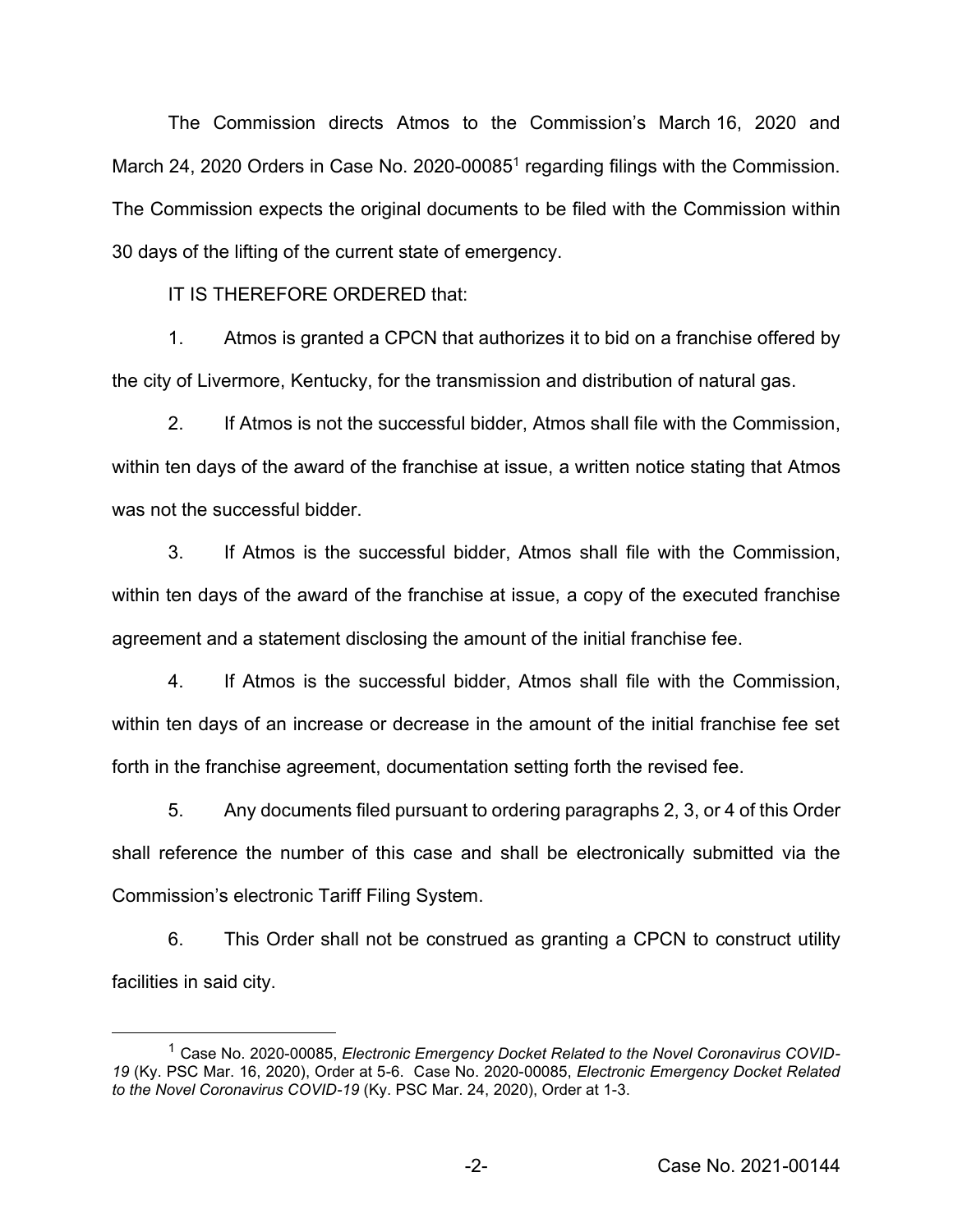7. This case is closed and removed from the Commission's docket.

## [REMAINDER OF PAGE INTENTIONALLY LEFT BLANK.]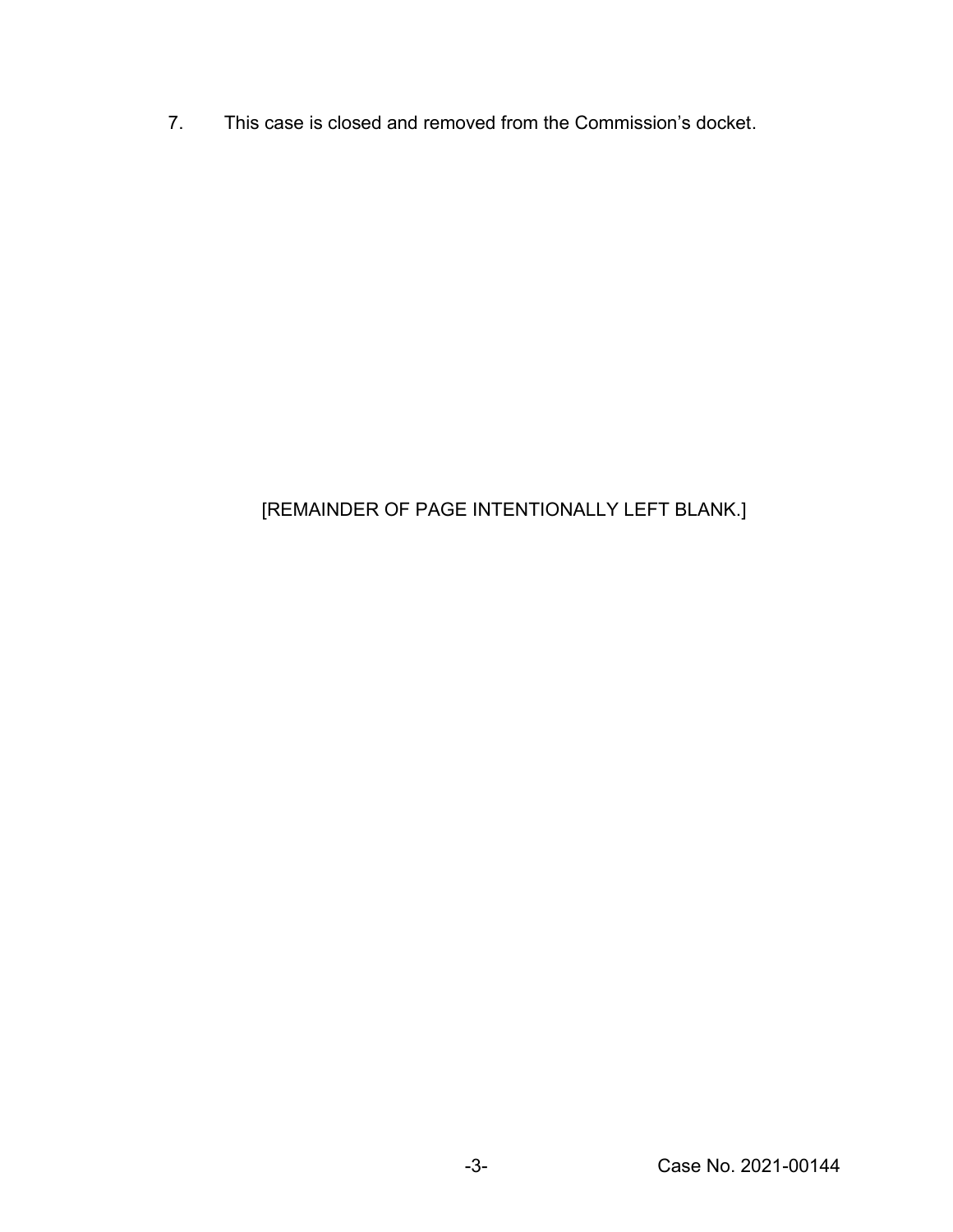By the Commission



ATTEST:

 $\ell$  and well

Executive Director

Case No. 2021-00144